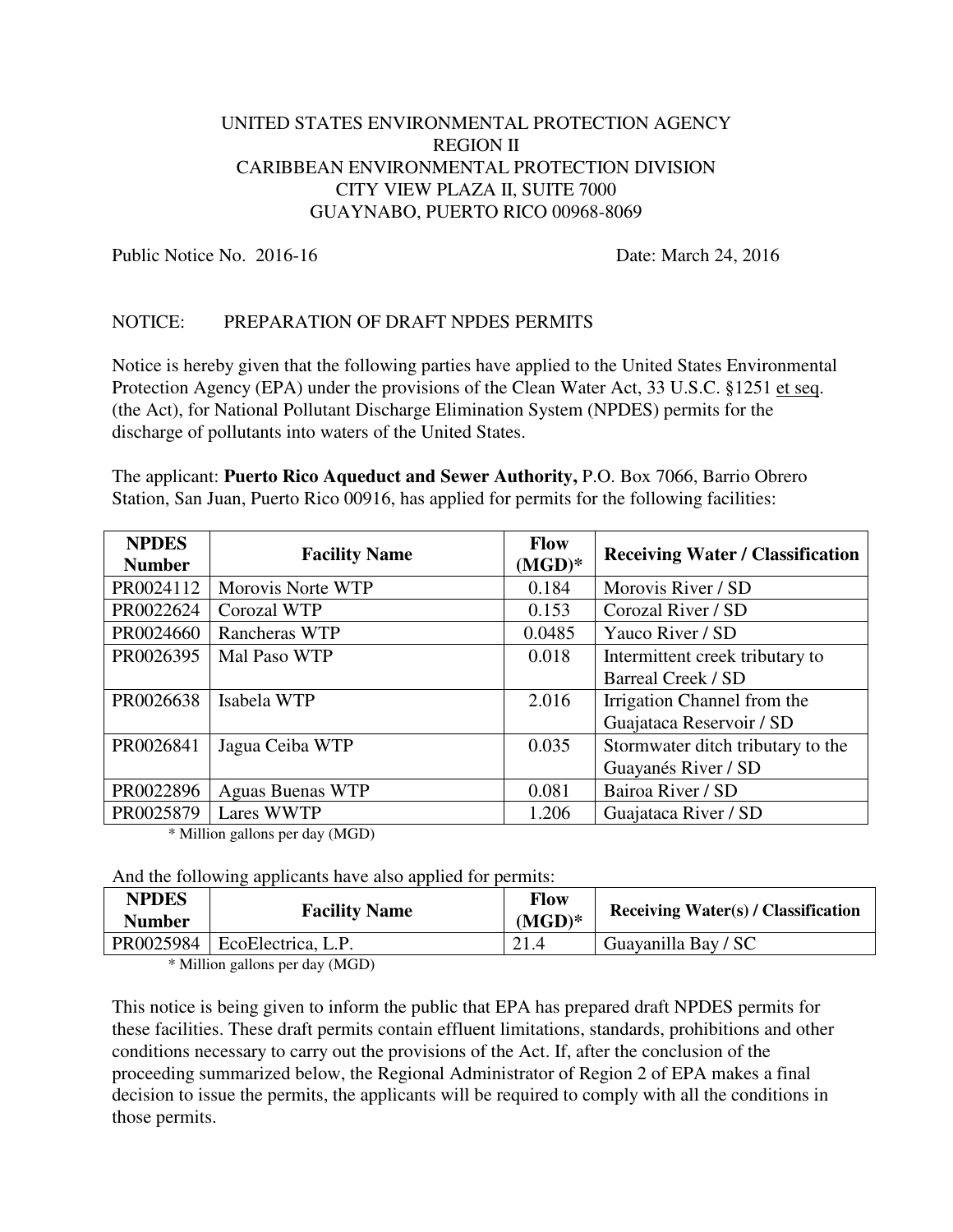The draft permits prepared by EPA are based on the respective administrative records. Among other documents, the administrative record required by 40 CFR 124.9, consists of the application, draft NPDES permit, and statement of basis or fact sheet describing the basis for the conditions in the draft permit. All data submitted by the applicant is available as part of the administrative record.

A copy of the administrative records are on file at the EPA Region 2 Caribbean Environmental Protection Division office in City View Plaza II, Suite 7000, #48 RD. 165 Km, 1.2 Guaynabo, Puerto Rico 00968-8069 and may be inspected and photocopied at a cost of \$0.15 per page at any time between 8:30 A.M. and 4:00 P.M., Monday through Friday. A copy of the draft permits and fact sheets may be obtained by writing to the above address or by calling (787) 977-5870. The draft permit and fact sheet are also available on the EPA website at the following web address: http://www.epa.gov/region02/water/permits.html.

Interested persons may submit written comments on the draft permits (with the exception of those with NPDES number PR0025984), to the Director, Caribbean Environmental Protection Division, at the above address. Interested persons may submit written comments on the draft permit with NPDES number PR0025984 to the Chief, Clean Water Regulatory Branch, USEPA Region 2, 290 Broadway, 24<sup>th</sup> Floor, New York, NY 10007. All comments must be submitted by no later than 30 days from the date of this notice.

All persons may provide comments during the public comment period. If the EPA finds that comments timely submitted appear to raise substantial new questions, EPA may reopen the public comment period for that permit.

Any interested persons may request a public hearing on these documents. Any request for a public hearing under 40 C.F.R. §124.11 on EPA's draft permits shall be in writing, state the nature of the issues proposed to be raised in the hearing, and be submitted to the Director, Caribbean Environmental Protection Division Office City View Plaza II, Suite 7000, #48 RD. 165 Km, 1.2 Guaynabo, Puerto Rico 00968-8069, by no later than 30 days from the date of this notice. EPA's decision on the question of whether to hold a public hearing on the draft NPDES permits, the administration of any hearing and the rights and obligations of participants are governed by regulations at 40 C.F.R. §124.12. If EPA holds a public hearing, the public comment period in this notice shall automatically be extended to the close of the public hearing.

If EPA does not hold a public hearing or reopen the comment period, EPA shall consider the issuance of a final permit to the applicant as soon as possible after the date indicated above for the submission of comments. All timely comments, submitted by interested persons in response to this notice, and statements and other evidence properly submitted at any public hearing held by EPA shall be considered in making the final decision with respect to these permit applications. All comments shall be answered as provided in 40 C.F.R. §124.17.

The applicant and any other person who submits timely written comments or requests notice of final permit decision shall receive notice of EPA's final decision. Within 30 days of service of such notice, any interested person who has submitted timely written comments may file a notice